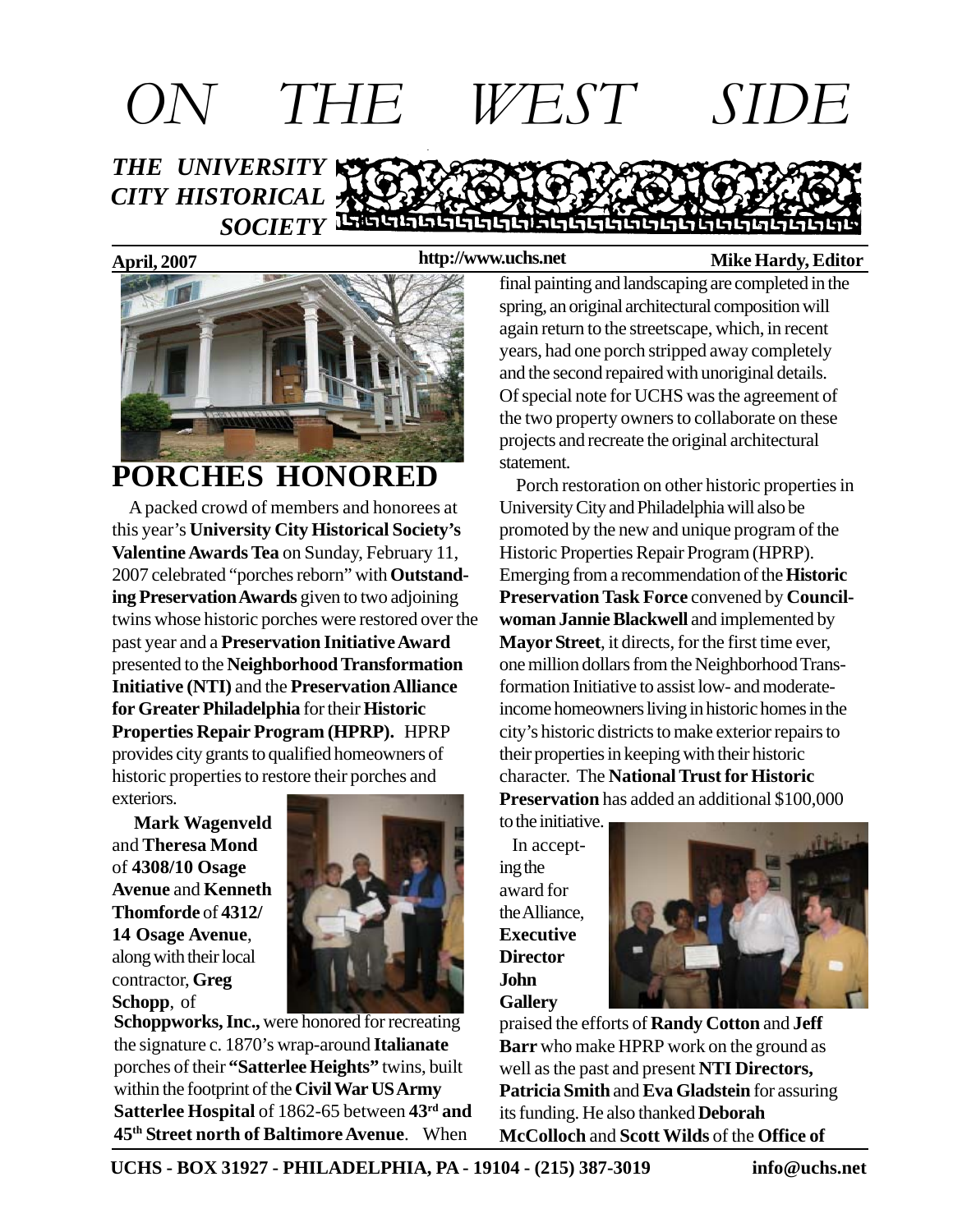#### Page 2

#### **Housing and Community Development** for

support and assistance in designing and implementing the program. Accepting on behalf of NTI, **Beverly Woods** of **Powelton** commented that the program of historic preservation was an appropriate and needed complement to NTI's larger program of blight clearance.

 Honored also at the tea were a host of property owners and craftspeople, many in attendance, who were responsible for **"Gifts to the Street"** last year in the form of historically sensitive exterior repairs, façade treatments and greening improvements. All have received personal commendations and thanks from UCHS and are listed in this newsletter.

 At the celebration, held at **"The Castle,"** the home and B&B of **Nick & Ellie Cernansky, UCHS President Arlene Matzkin** announced new member benefits: a **Technical Assistance Program** for one-on-one, on-site, pro-bono architectural design assistance for exterior work, a new **UCHS Contractors/Suppliers List** of referrals from UCHS members, and a new UCHS generic date plaque for properties not already covered by those in the **Powelton, Garden Court** and **West Philadelphia Streetcar Suburb Historic Districts.**

 Lamentably, this celebration of historic porches came as a new landlord at **4323 Spruce Street** continued the mutilation and enclosure of an original Italianate porch of 1863, work that might have been checked by a timely consideration by the **Philadelphia Historical Commission** of a local historic district nomination for Spruce Hill submitted some time ago. No matter how dedicated our individual and collective efforts at volunteer historical preservation in the neighborhood, without the needed oversight and protection from city agencies, we still lack that critical tool for providing true stewardship for the historic architecture of University City.

 For more information about all the above, consult the websites www.preservationalliance.com and www.uchs.net.

### **AND IN MAY, 2007**



**Bartram's Garden Native Plant Sale, 54th and Lindbergh Blvd**, Saturday, May 5, 2007, from 10 am to 3 pm in the **Barnyard**. Pick your favorites from a grand selection of natives, including trees, shrubs, perennials, vines, and grasses, plus a selection of herbs, scented geraniums, annual flowers, and heirloom vegetables. Horticulturists will be on hand to answer cultivation questions. Pay by check

or credit card. And, from 1:30 to 3:30 pm take in the **Linnaeus 300 Panel Discussion and Garden Walk** from the **Coach House**. Get the dirt on **Swedish** botanist **Carolus Linnaeus**, who dubbed **John Bartram** "the greatest natural



botanist in the world." **Bartram Curator Joel T. Fry, Dr. Alfred E. Schuyler** of the **Academy of Natural Sciences**, and **Dr. Karen Reeds**, curator of the current exhibit at the **American Swedish Historical Museum** celebrating Linnaeus's 300th birthday, will dish about the botanical links between these two great men of science, and then lead a garden walk highlighting plants with a Linnaeus connection. Light refreshments. The program is free, but RSVP is required at amcdowell@bartramsgarden.org or (215) 729.5281 x103.

 Using public transportation? Take **No. 36 Trolley** from City Hall to 54th Street. Cross railroad bridge to Garden entrance on left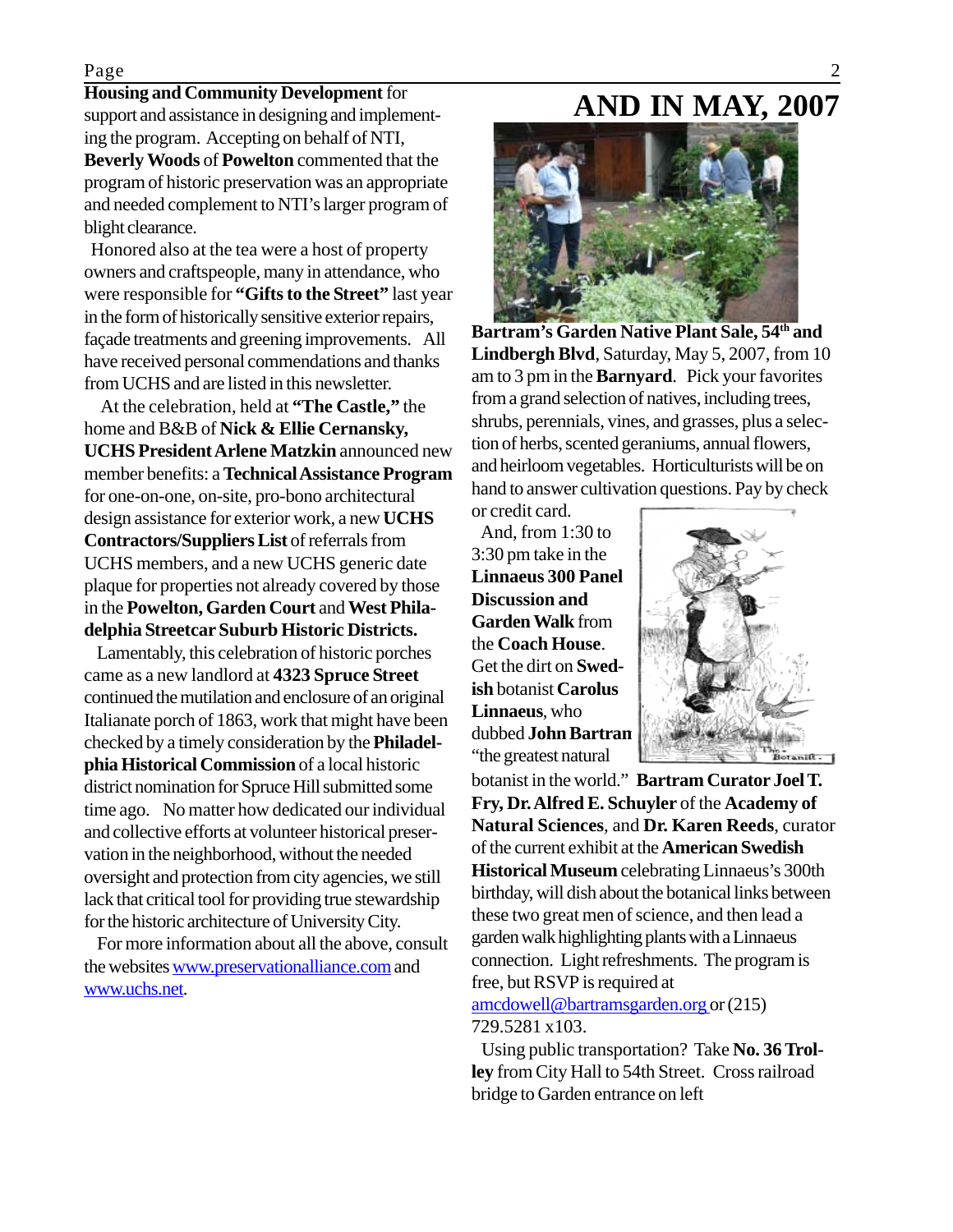

 Please join the **Friends of Clark Park,** with support from the **University City District,** on Thursday, May 10, 2007 at **43rd Street & Kingsessing Mall** from 5:30 to 8:00 pm to

**Celebrate the Treasure** with cocktails, hors d'oeuvres, entertainment, and a live auction at 6:30 pm. Proceeds from the celebration pay for supplemental park maintenance: mowing grass, weeding, edging walkways, fertilizing, mulching trees, emptying trash cans, and seasonal clean-ups.

You should have received your invitation by now and you can purchase tickets by May 1 at www.PartyTicketsOnline.com

# **SPRUCE HILL**

### **MAY FAIR**



 in **Clark Park, 43rd & Baltimore Avenue**, Saturday, May 12, 2007, 11 am to 4 pm. Enjoy entertainment, food, community associations, gifts, plants, books, white elephants with information and items for sale from **UCHS** at this annual community get-together.

 UCHS will be offering reproductions of period maps from our 1895 real estate atlas for University City, member discounted tickets for our **May 20 House Tour**, date plaques, books and other member benefits. While you are in the park, check out, near the **Gettysburg Stone,** the "restored" **Satterlee U.S. Army Hospital** historic marker paid for by UCHS and the **Pennsylvania Historical and Museum Commission** with installation courtesy the **University City District**.

### **PRESERVATION ALLIANCE HOMEOWNERS WORKSHOPS**

will be held throughout the month of May, 2007...

Attendees will have a great opportunity to learn about the best practices for the research, restoration and maintenance of historic homes. These workshops are free and open to the public, but reservations are required. To reserve a space, or for more information, please contact **Patrick Hauck, Director of Neighborhood Preservation Programs**, at 215-546-1146 x 4 or

patrick@preservationalliance.com.

### **LECTURE WORKSHOPS AT CLIVEDEN, 6401 Germantown Avenue**

(Workshops at carriage house: enter property through the gate at **Cliveden & Morton Sts**) **Inspecting Historic Houses** -Wednesday May 9 at 7:00 PM **Buying Historic Houses** -Wednesday May 16 at 7:00 PM **Financing Historic House Rehabilitation** -Wednesday May 23 at 7:00 PM **How to Plan for Historic House Rehabilitation** -Wednesday May 30 at 7:00 PM

**"HANDS ON" WORKSHOPS IN WEST FAIRMOUNT PARK, The Sheep Barn, Fairmount Park Historic Preservation Trust, Inc, 2020 Chamounix Drive, West Fairmount Park Windows and Shutters: Reglazing and Basic Repairs** -Thursday May 10 at 6:30 PM **Exterior Painting** -Thursday May 17 at 6:30 PM **Wood Flooring: Interior & Exterior Repairs** -Thursday May 24 at 6:30 PM **Flat Plaster: Repair Techniques** -Thursday May 31 at 6:30 PM (For directions, visit www.preservationalliance.com)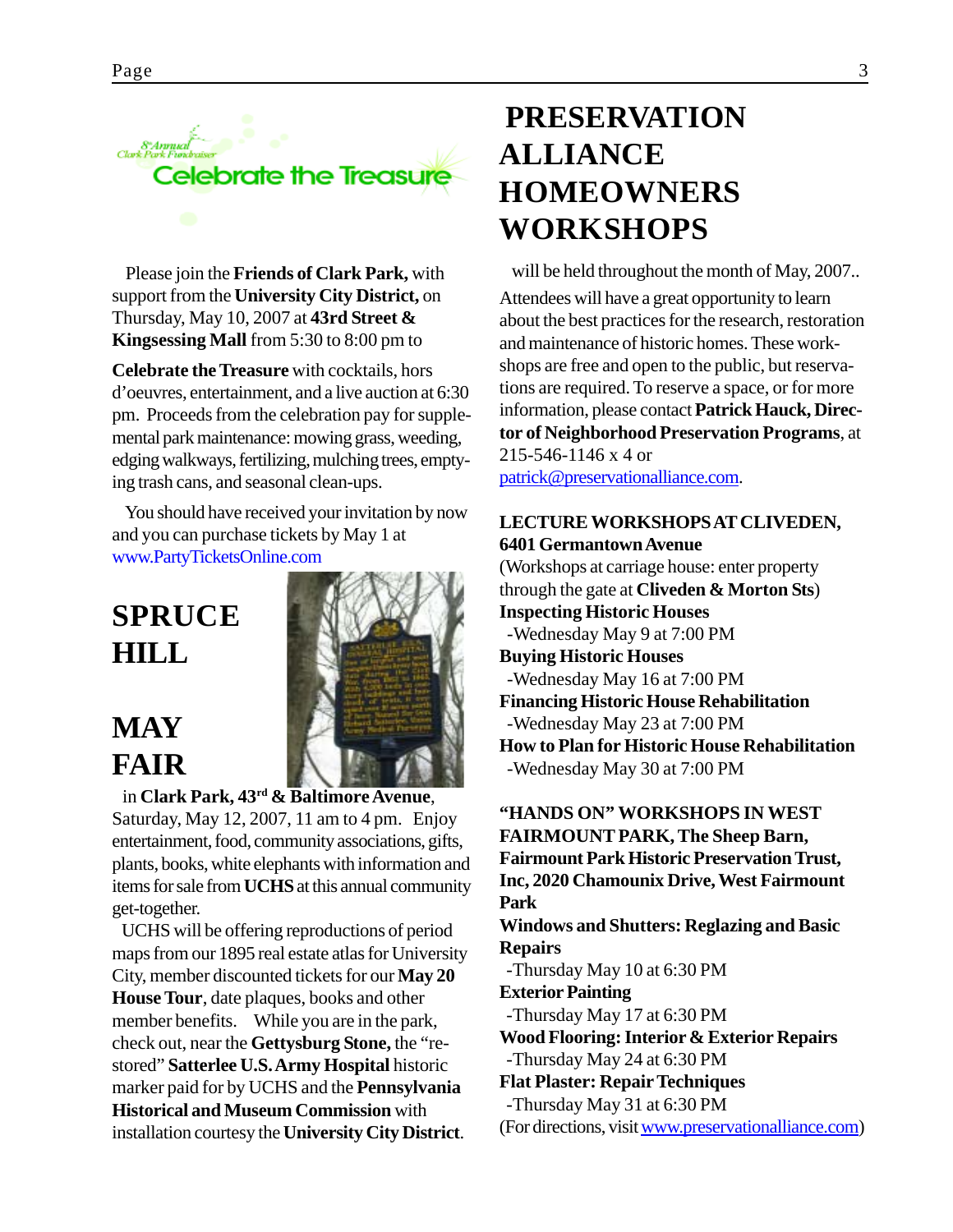# The **UNIVERSITY CITY HISTORICAL SOCIETY** thanks those responsible for the **"Gifts to the Streets"** given by those below during **2006**

These exterior preservation efforts enrich us all. **THANK YOU!**

**445 S. 44th Street – Daniel Thut & Karla Hernandez**, 626 S. 42nd Street, new roof, porch repair and multicolored paint with **Jeff Strong**, 4100 Haverford Avenue **429 S. 45th Street – Victor A. Brubaker & Nissa C. Blocker**, porch repair and multicolored paint in coordination with twin **431 S. 45th Street – Zhou Jumin**, porch repair and multicolored paint in coordination with twin **229 S. 46th Street - Horizon House Inc**, 120 S 30th St, 19104, multicolored paint **235 S. 46th Street - Susan Kay Weiler & Bert Takashi Tanoue**, restoration of metal detailings on Locust Street facade **255 S. 46th Street - Amishi Jha & Michael Bonnano**, multicolored paint **1001 S. 46th Street – Donald Gensler & Maria Paz Gutierrez**, front porch restoration and multicolored paint with **BDC, Inc, Rod Boston**, 4723 Springfield Avenue, 19143 **1006 S. 46th Street – Melani Lamond & Brian Ratigan,** porch roof restoration **1122 S. 46th Street – Andre Griffin**, porch restoration with **Frank A. Arnold, Frank Arnold Construction**, 3234 Kensington Avenue, 19134 **424 S. 47th Street – Don Gillis & Margaret Kasschau**, new conservatory roof and flashing with **Russell Roofing,** 1200 Pennsylvania Avenue, Oreland, Pa 19075 **426 S. 47th Street – Jack & Sue Siler,** new conservatory roof and flashing with **Russell Roofing**, 1200 Pennsylvania Avenue, Oreland, Pa 19075 **601 S. 48th Street – Judith Russack**, multicolored paint in coordination with twin **603 S. 48th Street – Cathryn & Laval Miller-Wilson**, multicolored paint in coordination with twin **806 S. 48th Street – C & B.E. Stetzenmuller,** 31 Narbrook Park, Narberth, PA 19072, multicolored paint with **Bill Bradley,** 280 Barnesbury Road, Langhorne, PA 19047 **901 S. 48th Street - Sheldon Schwartz,** Suite 2, 428 N 34th St, 19104, restoration of the porches and multicolored paint **4325 Baltimore Avenue – Arlene Caney,** 433 S. 45th Street, restored front porch and multicolored paint with **Victor A. Brubaker**, 429 S. 45<sup>th</sup> Street **4701 Baltimore Avenue - Gary Bronson & Fred Wolf Jr,** restoration of the slate roof and flashing **4711 Baltimore Avenue – Marrie Baldos**, 116 W Allens Lane, 19119, **237 Buckingham Place - Daniel Thut & Karla Hernandez**, 626 S. 42nd Street, multicolored paint **3304 Baring Street – Roy & Hope Yaffe**, multicolored paint in collaboration with twin **3306 Baring Street – Elizabeth Brenda Thompson**, multicolored paint in collaboration with twin **4900-02 Cedar Avenue - 4900 Cedar LP,** multicolored paint in collaboration with twin **4910 Cedar Avenue - Solomon Hunter Jr,** 810A N 26th St, 19130, multicolored paint in collaboration with twin **4918 Cedar Avenue – Jessica De Groot & Jeffrey Lutzner,** multicolored paint **257 S. Farragut Terrace – Steve & Nancy Hornberger,** multicolored paint **4808 Florence Avenue – Joshua Nathan Johnson & Jessica Baumert,** restoration of the bay and multicolored paint **4810 Florence Avenue - UCRP L P,** 6 Presidential Blvd, Bala-Cynwyd, PA 19004, restoration of the bay and multicolored paint **4332 Larchwood Avenue – Frank & Linda Chance**, restored front porch in collaboration with twin **4334 Larchwood Avenue – Jennifer Klapper,** restored front porch in collaboration with twin **4339 Larchwood Avenue – Sam & Fenella Long,** restored front porch and multicolored paint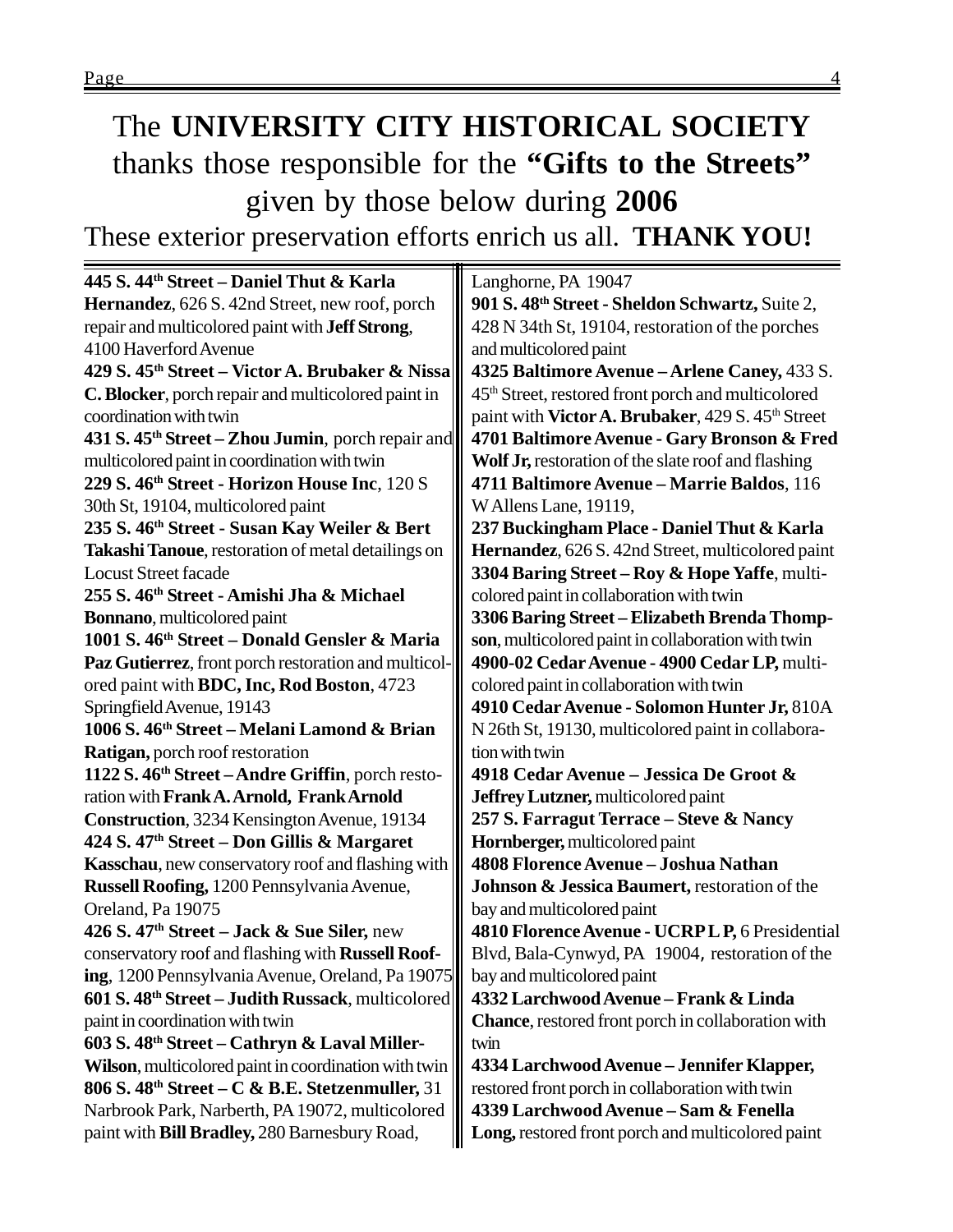**4417 Larchwood Avenue - Michael Mullins & Frances Balamuth**, multicolored paint with **Keu Painting**, 7957 Loretto Avenue, 19111 **4429 Larchwood Avenue – Ted & Carol Smith Daniels**, multicolored paint **4917 Larchwood Avenue - George Balgobin**, multicolored paint in collaboration with twin **4938 Larchwood Avenue - Leonard & Frances Shenfelder,** multicolored paint **4940 Larchwood Avenue - Eva Recio-Gonzalez & Carlos Gonzalez-Ferrin**, multicolored paint **4517 Locust Street – Sara Jaffee & Thomas Price**, restored front porch with **Greg Schopp**, 1009 S. 48th Street **249 S. Melville Street - Jan-Ivar Bruaroey & Holly Monheimer,** multicolored paint **4310 Osage Avenue – Mark Wagenfeld & Theresa Mond**, restored front porch in collaboration with twin with **Greg Schopp**, 1009 S. 48<sup>th</sup> Street **4312 Osage Avenue – Kenneth Thomforde**, restored front porch in collaboration with twin with Greg Schopp, 1009 S. 48<sup>th</sup> Street **4623 Osage Avenue – Brett Sweitzer & Lisa Mathewson**. multicolored paint **4630 Osage Avenue – Bryant Simon & Anne Marie Reardon**, multicolored paint with **Luis Ribeiro, Fine Painters**, 437 S. 49<sup>th</sup> Street, 19143 **4714 Osage Avenue – Sean & Charlene McGrew**, multicolored paint **4520 Pine Street – David Stone & Robin Aronson**, porch restoration with **Ed Doty**, 4526 Pine Street, 19143 **4804 Regent Street – Joshua & Jesse Block**, new roof and porch reconstruction **4504 Springfield Avenue - Nolton Conyers**, cleaned façade, multicolored paint scheme and new front garden **4604 Springfield Avenue – Lewis & Abbie Wendel**l, restoration of porch roof and multicolored paint **4708 Springfield Avenue - Barbara Church-Kattan,** 2946 Seaford Ct, Wantagh, NY 11793, multicolored paint **4712 Springfield Avenue - Howard Deck & Marvin Brown**, 4813 Trinity Pl, 19143, multicolored paint

**4718 Springfield Avenue - Richard Rosenthal & Janet Shilling**, multicolored paint **4724 Springfield Avenue - Philip & Deborah Zuchman**, multicolored paint in collaboration with twin **4726 Springfield Avenue – Joan Wells**, multicolored paint in collaboration with twin **4804 Springfield Avenue – Angie & Paul Coghlan**, bay restoration with **Louis Tannen**, 4716 Windsor Avenue, 19143 **4501 Spruce Street – Brice & Samantha McNamee**, multicolored paint **4639 Spruce Street - Scott & Nancy Steketee**, 4414 Moraga Ave, Oakland, CA 94611, multicolored paint **214 St. Marks Square – Mark Biscone**, restoration of front porch with MJBC Construction **4808 Trinity Place - Sung Chi & Hsing Lin,** 4539 Larchwood Ave, 19143, multicolored paint **4809 Trinity Place - Mary Hindman & Donald Drake**, multicolored paint **4718 Warrington Avenue – Bennie & Tammy Lai,** restored front porch

**Green Gifts to the Streets (continued) 4400 block of Samson Street Garden –Marie McCullough,** 4442 Sansom Street, 19139, new community garden **4625 Springfield Avenue, St. Francis de Sales garden - Sue Weiler,** design and project manager;

**Fr. Zachary W. Navit, Pastor**; **John Baldassari**, landscape contractor; **Michael Nairn; Christine Ethier; Bruce Shultz; Mark Focht,** Executive Director of Fairmount Park, new design & landscaping for parish events

**4704 Springfield Avenue – Ron Giemza & Mike Clark**, new front garden

**224 St. Marks Square – Luisa Boverini & Jeffrey Heit**, side tree lawn treatment with **Stephen McCoubrey**, 222 S. 42nd Street, 19104 **Volunteer pruning in University City – UC Green Pruning Club** and individual voluntary pruning efforts, **Johannah Fine,** 4823 Windsor Avenue; **Joe Shapiro,** 4744 Osage Avenue, **Alex Brown,** PECO Energy Arborist; **Winnie Harris,** UC Green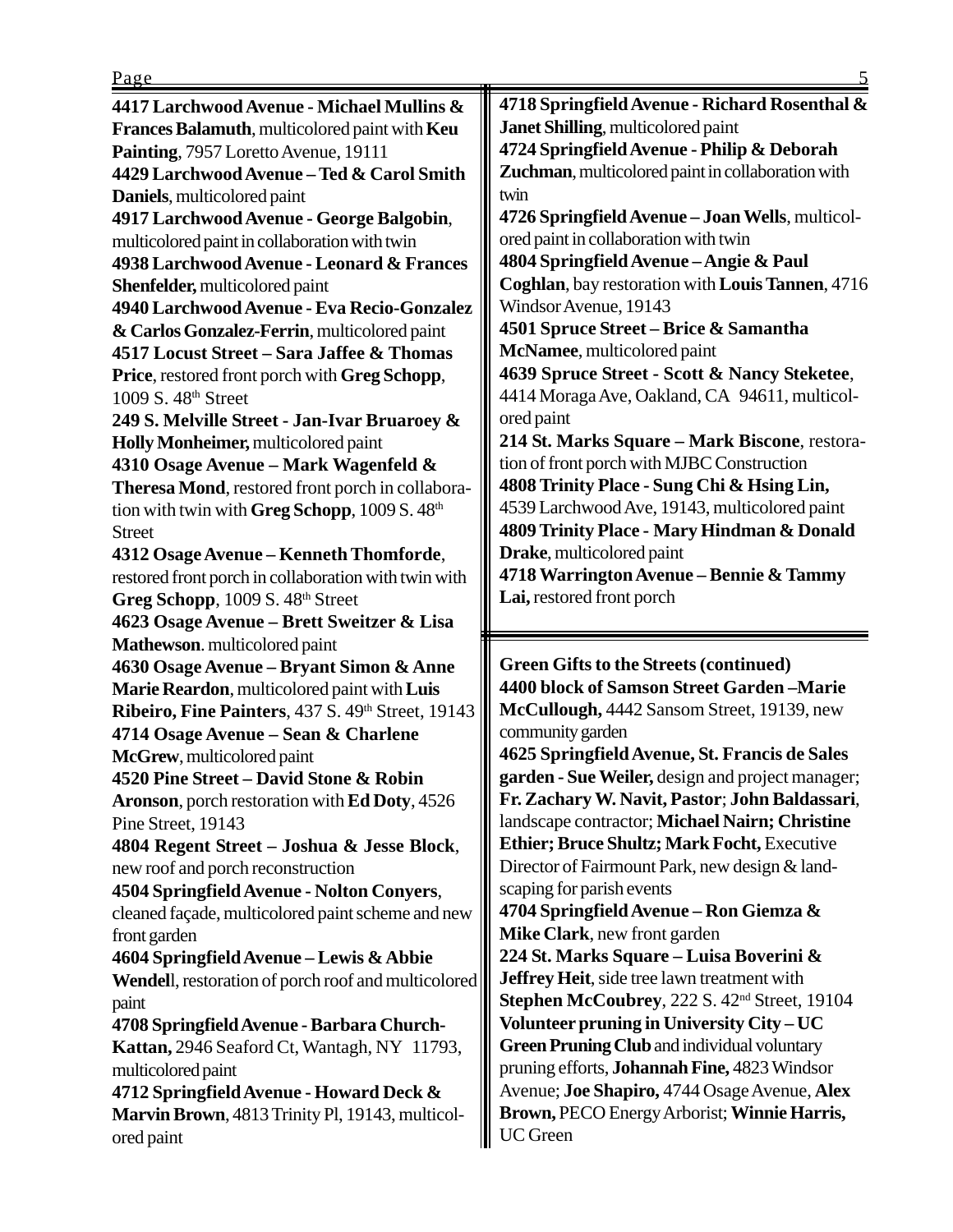### The **UNIVERSITY CITY HISTORICAL SOCIETY** thanks those responsible for the **"Green Gifts to the Streets"** given below in **2006** These greening improvements enrich us all. **THANK YOU!**

| 33 <sup>rd</sup> & Race Streets, Summer-Winter Garden-                             | Marianne & John Valentino, Judy Elsey,                       |
|------------------------------------------------------------------------------------|--------------------------------------------------------------|
| Terry Michovic, Joe Revlock, new landscaping,                                      | <b>Resources for Human Development; UC</b>                   |
| public pathways and infrastructure improvements                                    | Green, Cross Baltimore Tree Tenders, redesign,               |
| 409 N. 36th Street – Janet & Seymour Stotland,                                     | greening and renewal of Cedar Park                           |
| landscaping of side yard                                                           | 4617 Cedar Avenue – Theresa Sims &                           |
| 431 S. 43 <sup>rd</sup> Street - Judy Dawson-Jones, new                            | DeBorah Giles, Sims, Giles and Associates,                   |
| front yard and side tree lawn                                                      | hew wooden garden fence on Baltimore Avenue                  |
| 43rd and Baltimore Avenue, Clark Park -                                            | replacing chain link                                         |
| <b>Friends of Clark Park, Joe Shapiro, Chris</b>                                   | 4502 Chester Avenue - Erica Susa Franklin-                   |
| Leswing, Molly Roth; Takkeem Morgan, PHS;                                          | Binns, 4811 Huron Avenue, San Diego, CA                      |
| Lisa McDonald Hanes, PHS; John Fenton,                                             | 92117, new front yard plantings                              |
| UCD, new trees, gardens, kiosk and planting plan                                   | 4504 Chester Avenue – Ed & Amy Werner, new                   |
| bulletin board                                                                     | front yard plantings                                         |
| 200 block of S. 46 <sup>th</sup> Street – Elizabeth                                | 4712 Chester Avenue - Park Pleasant Nursing                  |
| Schlingmann, Andrew Zitzer, Noga Newberg,                                          | Home; Carol Dubie. new landscaping and patio                 |
| <b>Kyle Cassidy</b> , landscaping and street trees with the                        | garden,                                                      |
| <b>Spruce Hill Community Association Block</b>                                     | 4400 block of Chestnut Street - Betsy and Bill               |
| <b>Improvement Program and UC Green</b>                                            | Magill, 4428 Chestnut Street, 19104, with UC                 |
| 47 <sup>th</sup> and Gray's Ferry Avenue, Gray's Ferry                             | <b>Green and Spruce Hill Community Association</b>           |
| triangle-Amanda Leon, Pennsylvania Horti-                                          | <b>Block Grant Program</b> , block greening improve-         |
| cultural Society; Howard Neukrug, Philadelphia                                     | ments                                                        |
| <b>Water Department Watersheds Program;</b>                                        | 4646 Locust Street - Linda Amsterdam, new                    |
| Amanda Benner; UC Green; Pennsylvania                                              | front yard                                                   |
| <b>Department of Environmental Protection, new</b>                                 | 200 block of S. Melville Street - Monica                     |
| landscaping and storm water control project                                        | Calkins Wagner, 223 S. Melville, 19104, with UC              |
| 48 <sup>th</sup> & Baltimore Avenue, Calvary Center -                              | <b>Green and Spruce Hill Community Association</b>           |
| Beth Van Horn, 825 S. 48th Street; Joyce White,                                    | <b>Block Grant Program.</b> block greening improve-          |
| 823 S. 48 <sup>th</sup> Street; <b>Jim Kurtz</b> , 820 S. 48 <sup>th</sup> Street; | ments                                                        |
| Michael Williams, 825 S. 48th Street; Lynn                                         | 4200 block of Osage Avenue - Veronika Simon;                 |
| Grant, 823 S. 48th Street; Cedar Park Neighbors                                    | <b>Stephen McCoubrey with the Spruce Hill Block</b>          |
| <b>Block Improvement Grant Program; Paul</b>                                       | <b>Improvement Grant Program, block greening</b>             |
| Kuhn, Curio Theatre, 4740 Baltimore Avenue,                                        | improvements                                                 |
| 19143, trash screen, gardening plan and landscaping                                | 4300 Osage Avenue – Eli Massar with Steve                    |
| 49th & Baltimore Avenue, Cedar Park-Cedar                                          | McCoubrey, new landscaping and storm control                 |
| Park Neighbors, Carol Walker; Maureen Tate;                                        | garden,                                                      |
| Monica Alison, Trina Dow; Holman Massey,                                           | 44 <sup>th</sup> and Osage Avenue - Bill Varerio & Glen      |
| Eliot Stern, Linford Martin, Renee Warnick,                                        | Sacks, 420 S. 44 <sup>th</sup> Street; Michael Karp and Bill |
| Wayne Marquardt, Angie Coghlan, Laura                                              | <b>Groves, University City Housing with Spruce</b>           |
| Raymond, Josh Synder & Lydia Fisher,                                               | <b>Hill Community Association Block Grant</b>                |
|                                                                                    |                                                              |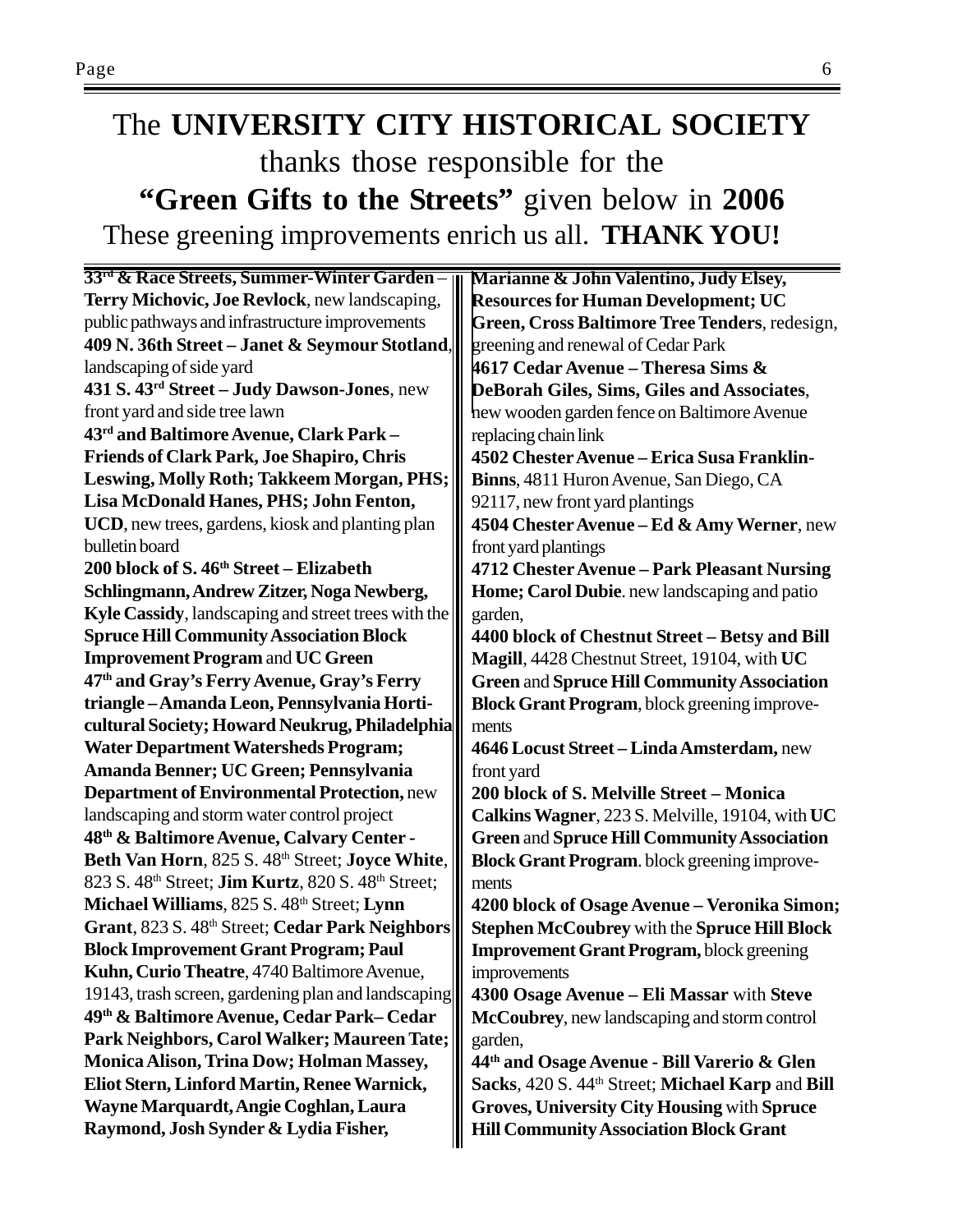### **UCHS HISTORIC HOUSE TOUR, Sunday, May 20, 2007, 1 - 5 p.m. UNIVERSITY CITY MANSIONS**



Sunday, May 20, 1 – 5 p.m. – "University City Mansions" will take you inside some of the unique single houses that stand out from the crowd of University City's more typical historic townhouses and twins. Most had notable Philadelphia architects working in architectural styles ranging from Italianate, Queen Anne, French Renaissance, and Garden City revivals. Some are private homes, while others are now B&B inns, a fraternity, a spectacular condo, a restaurant and other adaptive reuses.

UCHS Members Discounted Advanced Sale Tickets, \$20 Each. Orders And Payment Must Be Received By Friday, May 18 To Permit Confirmations To Be Returned All Tickets On The Day Of The Tour: \$35/Each For more tours of Philadelphia Open House, www.friendsofindependence.org

#### —————————————————————————————————————————————— **UCHS P.O. BOX 31927 PHILADELPHIA, PA 19104**

 **AS A UCHS MEMBER, PLEASE RESERVE \_\_\_\_ TICKETS FOR THE UCHS HOUSE TOUR AT THE DISCOUNTED RATE OF \$20/EACH. MY CHECK TO "UCHS" FOR THE FULL AMOUNT IS ENCLOSED.**

 **I WANT TO JOIN UCHS AS\_\_\_A HOUSEHOLD MEMBER (\$20)\_\_\_A SENIOR/STUDENT MEMBER (\$10). MY CHECK TO "UCHS" IS ENCLOSED.**

**NAME**

**ADDRESS**

**CITY, STATE, ZIP CODE**

**EMAIL**